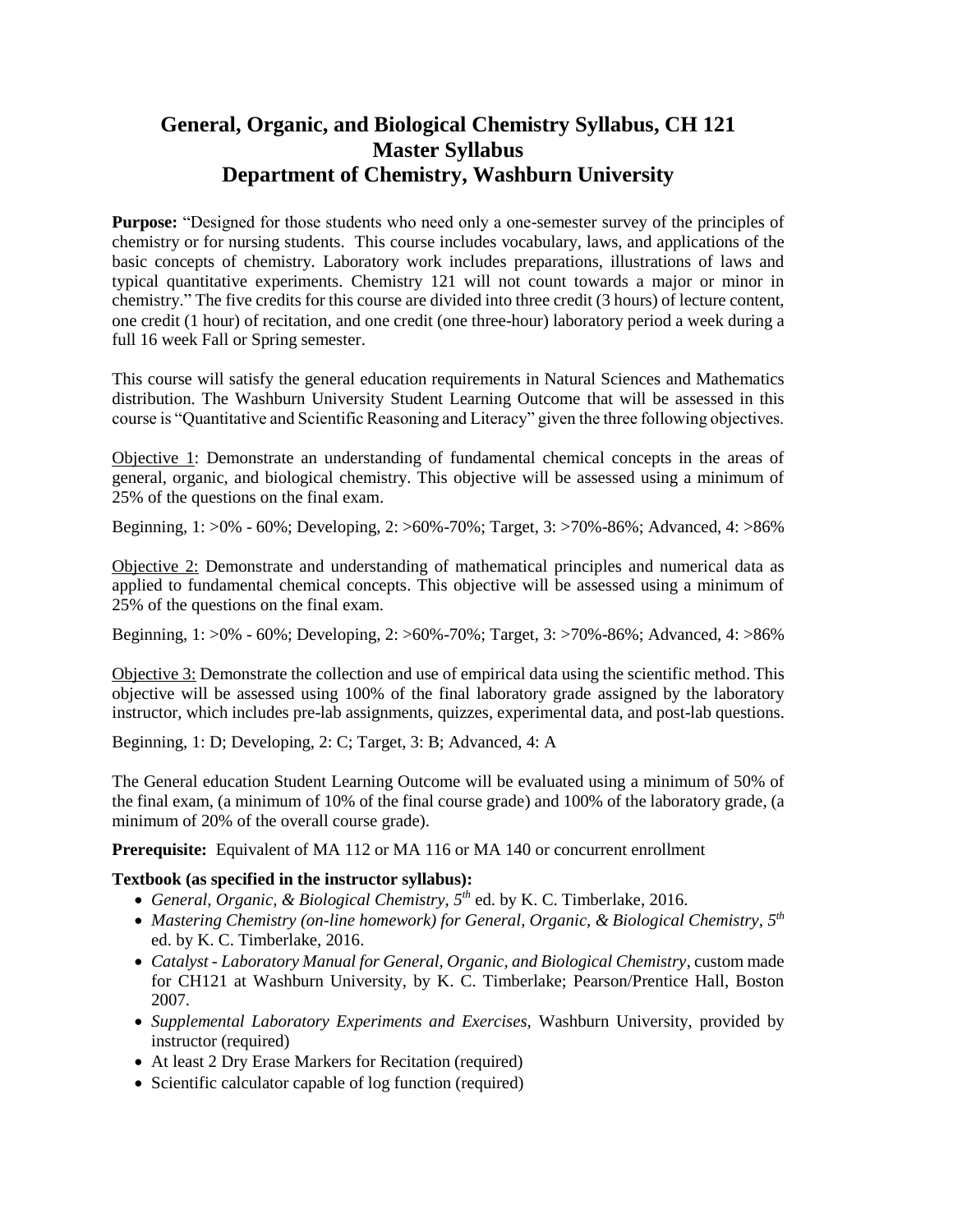**Grading:** The instructor for the course and lab will state a specific grading scheme in supplemental syllabi. The lecture and recitation grade will comprise 80% of the overall grade and the laboratory grade will comprise the remaining 20%. The laboratory instructor is responsible for the laboratory section instruction and assessment, and at the end of semester will communicate an overall lab grade for each student to the lecture instructor. As the lecture instructor is the overall instructor for the course, she/he will determine the final grade. As chemistry is an empirical science, a student's overall grade in the course will not be more than one letter grade higher than her/his laboratory grade.

Lecture Exams (typically four hourly exams and a final exam) contribute 55-80% of the points toward the final grade. Homework, recitation questions, quizzes, and special assignments contribute 0-25% of the points toward the final grade. Pre-lab assignments, quizzes, experimental data, and post-lab questions and comprise the remaining 20%.

Student final grades typically average 2.5 on a scale of  $F = 0.0$  to  $A = 4.0$ .

**Attendance:** Attendance is required for lecture, recitation and laboratory. If a university field trip or athletic event conflicts with a class time, it is the **student's responsibility** to make arrangements with the lecture or laboratory instructor to make up any missed material at the discretion of the lecture or laboratory instructor.

Laboratory participation is required for the successful completion of this course. If you are pregnant or become pregnant during this semester you should consult with your physician to decide if it is advisable for you to continue with this chemistry course. You may obtain a list of chemicals used during labs from your instructor.

**Laboratory Safety**: The following safety rules must be followed to ensure every student's safety. Special safety issues will be discussed for each experiment if necessary. Violation of any safety rules shall be dealt with (*e.g.* loss of points, removal from laboratory, etc.) at the discretion of the Instructor, Laboratory Supervisor, and/or Department Chair.

- Students must view the "Starting with Safety" video before working in the laboratory.
- Students must read, agree to, and sign the "Safety Regulations in the Laboratory" before working in the laboratory.
- In the unlikely event an accident occurs in the laboratory, the student(s) involved with the guidance of the laboratory instructor will submit a completed "Accident Report Form" to the Laboratory Supervisor.
- Students must wear safety goggles at all times in the lab.
- Students must wear shoes in the lab. Open-toed shoes, sandals, or shorts do not offer adequate protection against spilled chemicals or broken glass. Open-toed shoes or sandals are not allowed.
- Eating or drinking is not allowed in the lab.
- Chemicals should not be used for purposes other than those stated in the experiments.
- Wastes must be disposed of properly in accordance with instructions.

revised 11/15/17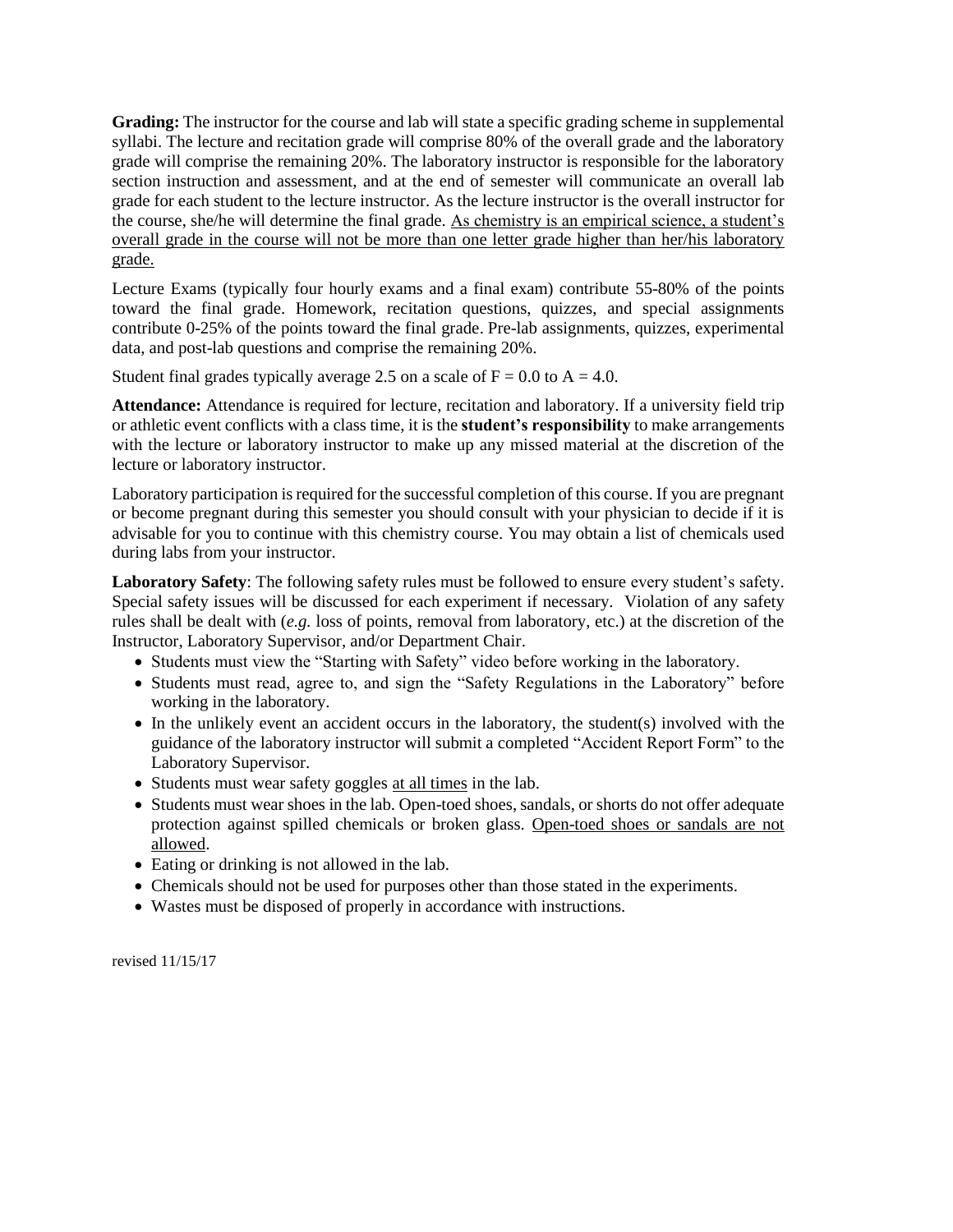# **UNIVERSITY ADDITIONS – COURSE SYLLABUS**

#### **Mission of the University:**

Washburn University enriches the lives of students by providing opportunities for them to develop and to realize their intellectual, academic, and professional potential, leading to becoming productive and responsible citizens. We are committed to excellence in teaching, scholarly work, quality academic and professional programs, and high levels of faculty-student interaction. We develop and engage in relationships to enhance educational experiences and our community. *Washburn University Board of Regents, 2010*

#### **Definition of a Credit Hour:**

For every credit hour awarded for a university course, the student is typically expected to complete approximately one hour of classroom instruction, online interaction with course material, or direct faculty instruction and a minimum of two additional hours of student work each week for approximately 15 weeks for one semester or the equivalent amount of work over a different amount of time.

#### **Notice of Non-Discrimination/Safe Educational Environment:**

The University prohibits discrimination on the basis of race, color, religion, age, national origin, ancestry, disability, sex, sexual orientation, gender identity, genetic information, veteran status, or marital or parental status. The following person has been designated to handle inquiries regarding the non-discrimination policies: Dr. Pamela Foster, Equal Opportunity Director/Title IX Coordinator, Washburn University, 1700 SW College Ave, Topeka, Kansas 66621, (785) 670-1509, [eodirector@washburn.edu.](mailto:eodirector@washburn.edu)

#### **Harassment & Discrimination**

The University is required by federal laws to address complaints of discrimination and harassment. Faculty are considered responsible employees and as responsible employees, are required to report an incident of discrimination, sexual harassment, or sexual violence to Dr. Pam Foster. A faculty member is only required to report the name of the complainant, but may report more information at his or her discretion. A class assignment **WILL NOT** trigger an investigation or a report to Dr. Foster. Students and employees may file complaints with the Equal Opportunity Director/Title IX Coordinator, Dr. Pam Foster. [http://www.washburn.edu/statements-disclosures/equal-opportunity/how](http://www.washburn.edu/statements-disclosures/equal-opportunity/how-to-file-a-complaint.html)[to-file-a-complaint.html](http://www.washburn.edu/statements-disclosures/equal-opportunity/how-to-file-a-complaint.html) or with Washburn University Police at (785) 670-1509.

## **Confidential Resources**

On campus: University Counseling Services offers free, confidential counseling to students on any topic, including experiences with sexual assault or relationship violence:

[http://washburn.edu/current-students/services/counseling/index.html.](http://washburn.edu/current-students/services/counseling/index.html) Student Health Services offers confidential urgent care:<http://washburn.edu/current-students/services/health-services/index.html>

#### **University Diversity and Inclusion – Student Accommodations, Military Connected Certifications, LGBTQ+ Resources, Multicultural and Non-Traditional Student Resources**

The Student Services Office within this Office is responsible for assisting in arranging accommodations and for identifying resources on campus for persons with disabilities. Qualified students with disabilities must register with the office to be eligible for services. The office MUST have appropriate documentation on file in order to provide services. Accommodations may include in-class note takers, test readers and/or scribes, adaptive computer technology, brailled materials. Requests for accommodations should be submitted at least two months before services should begin; however, if you need an accommodation this semester, please contact the Student Services Office immediately. Students may voluntarily identify themselves to the instructor for a referral to the Student Services Office. See contact information under On-Campus Resources below.

## **Academic Misconduct Policy:**

All students are expected to conduct themselves appropriately and ethically in their academic work. Inappropriate and unethical behavior includes (but is not limited to) giving or receiving unauthorized aid on examinations or in the preparation of papers or other assignments, or knowingly misrepresenting the source of academic work. Washburn University's Academic Impropriety Policy describes academically unethical behavior in greater detail and explains the actions that may be taken when such behavior occurs. For guidelines regarding protection of copyright, consult [http://www.washburn.edu/copyright.](http://www.washburn.edu/copyright) For a complete copy of the Academic Impropriety Policy, contact the office of the Vice President for Academic Affairs, Bradbury Thompson Alumni Center Suite 200, or go on-line to: [http://www.washburn.edu/academic-impropriety.](http://www.washburn.edu/academic-impropriety)